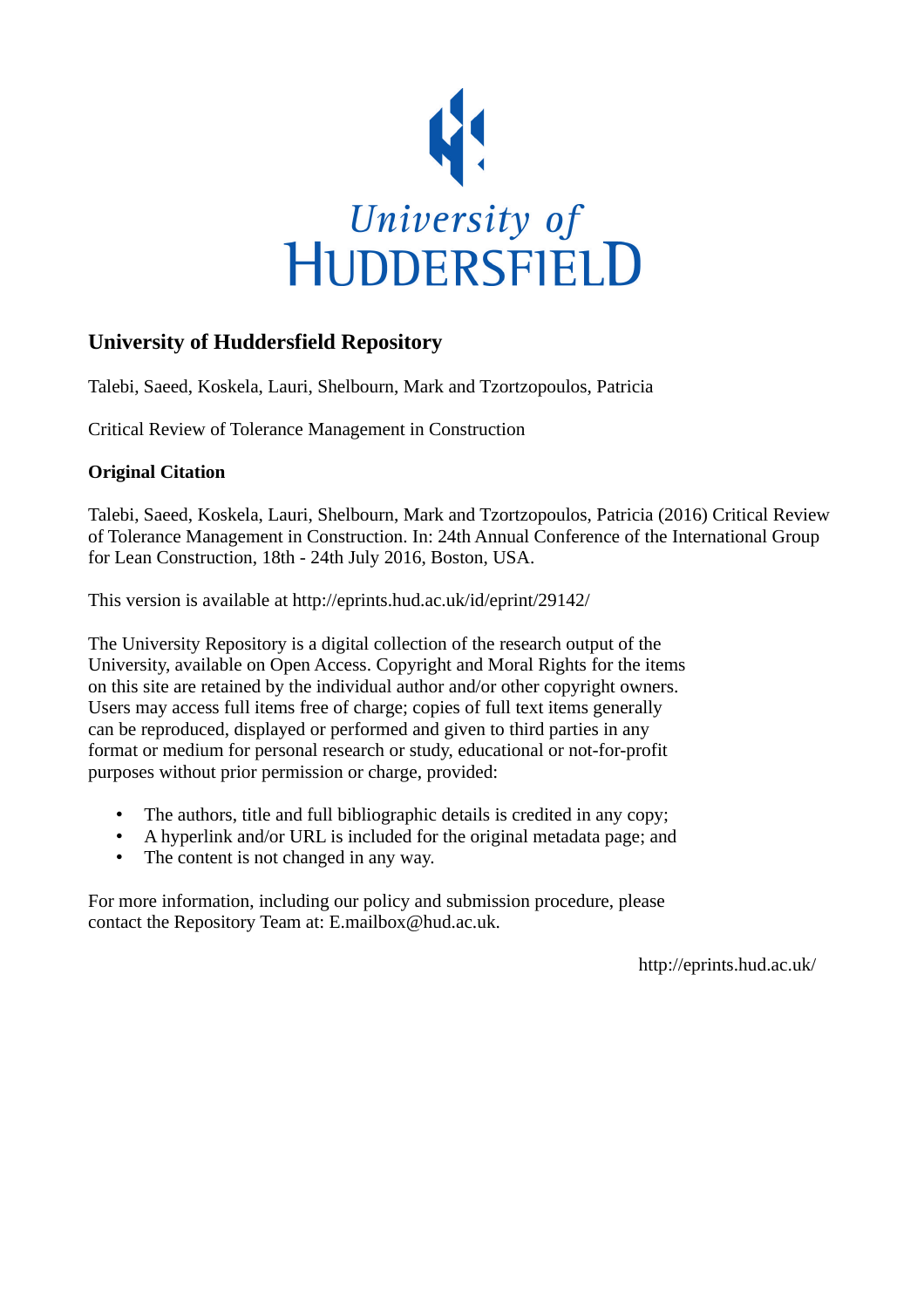Talebi, S., Koskela, L., Shelbourn, M., and Tzortzopoulos, P. (2016). "Critical review of Tolerance Management in Construction." In: *Proc. 24th Ann. Conf. of the Int'l. Group for Lean Construction*, Boston, MA, USA, sect.4 pp. 63–72. Available at: <www.iglc.net>.

# **CRITICAL REVIEW OF TOLERANCE MANAGEMENT IN CONSTRUCTION**

**Saeed Talebi<sup>12</sup> , Lauri Koskela<sup>13</sup>, Mark Shelbourn<sup>14</sup>, and Patricia Tzortzopoulos<sup>15</sup>**

# **ABSTRACT**

The current practice of Tolerance Management (TM) is still very ad hoc and reactive, despite increasing calls for waste reduction and an improved quality of buildings particularly within industrialised construction. This paper aims to identify the root causes of tolerance problems, the reasons why current methods have not been as successful as expected and why the industry still struggles with this issue. Having reviewed and interpreted the existing literature, it is apparent that tolerance problems fall into two categories defined by intrinsic and extrinsic factors. Furthermore, the drawbacks of the existing methods for TM were analysed, and the findings show that none of the existing methods have been considered in a continuous and holistic process and they remain scattered.

# **KEYWORDS**

 $\overline{\phantom{a}}$ 

Tolerance Management, Root Cause Analysis, Industrialisation, Integrated Design and **Construction** 

# **INTRODUCTION**

Following the precedents set by Plato and Aristotle on the study of Geometry, Hugh of Saint Victor was the first medieval scholar who divided this subject into practical skills and theoretical skills, sometime between c.1125-1141. He applied geometrical theories in practical ways and interpreted several structures. This achievement in design specification made it possible to design buildings more accurately, facilitating the setting out the building and checking the finished parts and their relative dispositions (Addis 2007). Since then, there has been a continuous progression in using specifications to generate building designs.

The use of design specifications in manufacturing, including tolerances, has evolved to support design inter-changeability and mass production. Tolerances have a key role in the

<sup>1</sup> School of Art, Design and Architecture, University of Huddersfield, Queen Street Building, Queen St, Huddersfield, West Yorkshire, HD1 3DU, United Kingdom.

<sup>2</sup> PhD Candidate, Email: Saeed.Talebi@hud.ac.uk

<sup>3</sup> Professor, Email: L.Koskela@hud.ac.uk

<sup>4</sup> Senior Lecturer, Email: M.Shelbourn@hud.ac.uk

<sup>5</sup> Professor, Email: P.Tzortzopoulos@hud.ac.uk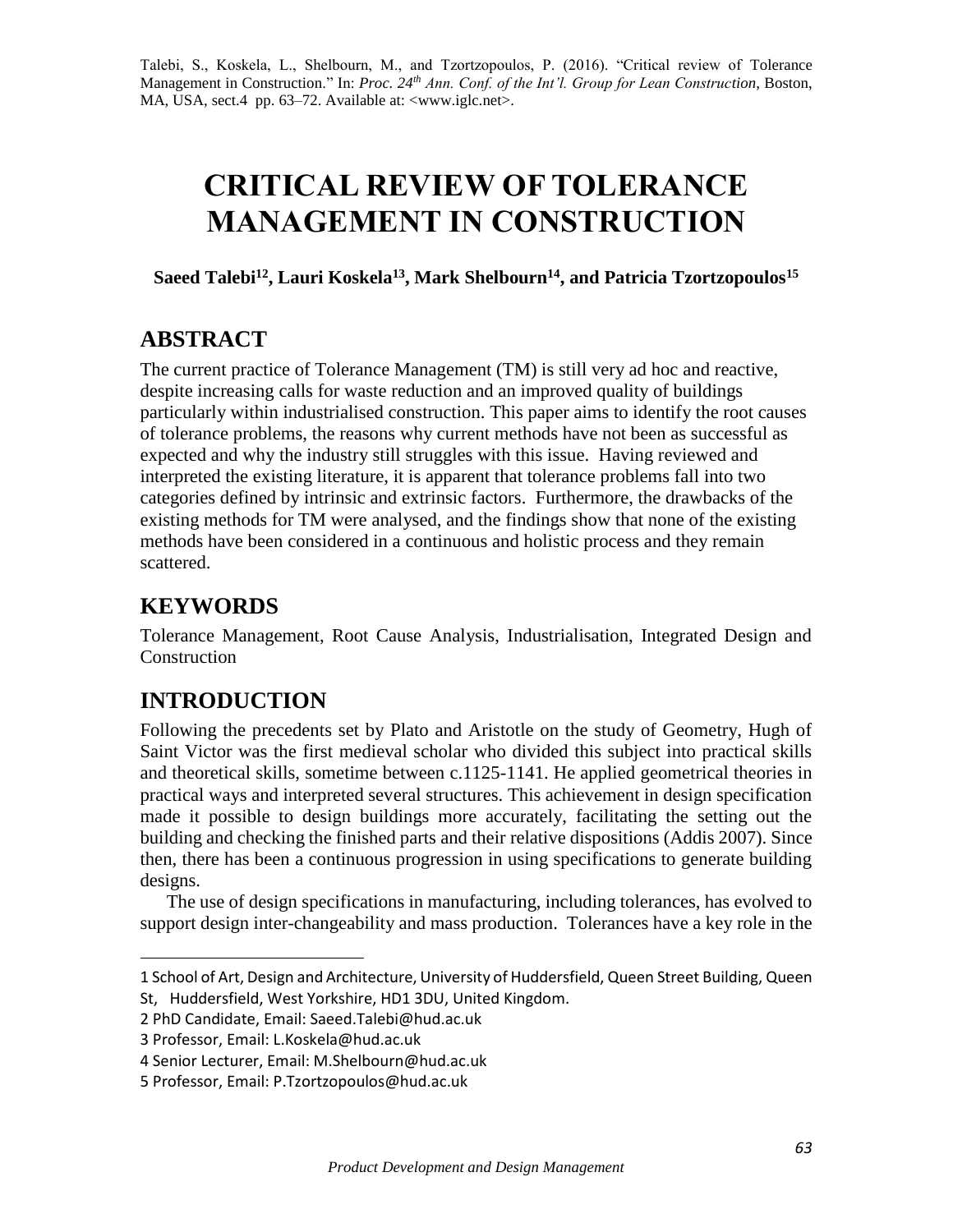assembly and production process, because parts that are made independently are expected to function coherently with adjoining parts (Creveling 1997). Holbek and Anderson (1977) state that although tolerance specifications in the construction industry have been developed for materials such as steel and concrete, there is little input on the issue of conflicting tolerances at the interfaces between different materials and components. Almost 40 years later, the industry still struggles with the same challenges and the subject of interfacing between components is yet to be resolved.

Designers often do not consider the constructability of their design in terms of tolerance (Alshawi and Underwood 1996) or accommodate this adequately into the design process (Milberg 2006). As a result, contractors often misunderstand the designers' intentions and solutions (Alshawi and Underwood 1996). Moreover, addressing tolerances on site still relies layman knowledge, like the early days of the manufacturing industry (Milberg and Tommelein 2003).

There are many books and published papers in construction that consider tolerance as a minor topic. Few of them extol any improved TM, particularly for its ability to minimise defects. (e.g. Feld and Carper 1997; Sacks et al. 2010). Whilst there are few novel research contributions to this field (e.g. Milberg 2006) there is no evidence to indicate that they are widely used in the industry. The reason might be that they are expressed in a difficult format for the industry to understand, interpret and apply. According to Forsythe (2006), much of the literature on tolerances is based on the participants' perspective rather than empirical data. The existing methods used for TM in construction have been adopted from manufacturing, sometimes even without refinement towards a more relevant application. They lack a holistic and continuous process, even though the improvement of TM needs the development of a method which (1) emphasises the continuous process of improvement and learning from experience and (2) must be holistic which means it must start from the design and continue to the implementation procedures (Seymour et al. 1997). In other words, they are very scattered. Moreover, the use of recommended solutions are often either time consuming (e.g. geometric and dimensional tolerancing) or expensive (e.g. requiring a higher level of inspection) given the current level of technological development in the industry. In fact, there is no single methodology for TM that defines a practical stepby-step approach to developing optimal tolerances from product development to project handover, while balancing the cost for any given design. As a result, TM in the construction industry still remains very ad hoc.

Lean construction concept has been successful in improving building quality and reducing waste. However, TM has not been directly addressed by this concept. In despite Koskela (1992) and Koskela (2000) are amongst the first researches, if not the first, to warn the industry of tolerance problems and highlight the need to address TM, the focus on TM is still missing and tolerance problems seem to be accepted in the industry. Milberg and Tommelein (2003) concur that this is due to a lack of awareness of the cause and effect of tolerance problems, and that the current knowledge of tolerancing is tacit. This paper, serving as an initial output of a PhD research, aims to (1) critically discuss the root causes and consequences of tolerance problems and (2) analyse the two solutions that are considered to be effective for the improvement of TM, namely industrialisation and integrated design and construction. The paper is based on reviewing and interpreting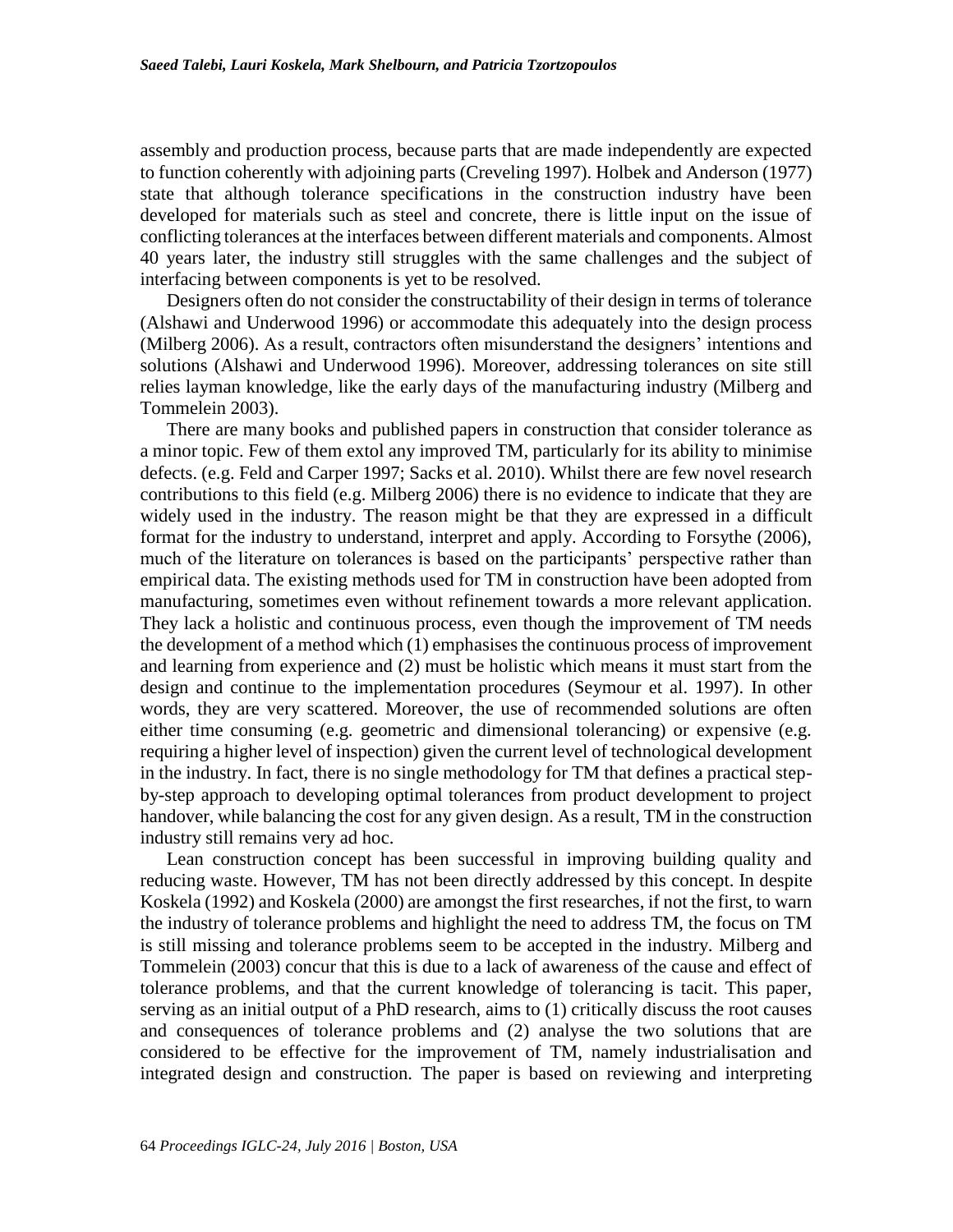existing literature. It is envisaged that the findings will be developed further using empirical data.

#### **TOLERANCE MANAGEMENT IN CONSTRUCTION**

All materials and elements in the construction industry have their own dimensions and their position is specified on drawings. In reality however, elements and materials cannot be exactly level, plumb, straight, and positioned as they were designed. "*The accepted amount of this variation is the tolerance of the material or installed position of the material*" (Ballast 2007). The construction industry primarily requires an understanding of new terminologies related to tolerances: TM, tolerance problem, tolerance failure, and tolerance incompatibility are the terms that must first be explained. According to Milberg (2006), TM is about utilising various tools and methods in order to (1) attain the highest conceivable quality and performance to deliver the maximum value and (2) to avoid any interruption of flow due to tolerance-related problems to minimise the waste.

Regarding *tolerance failure*, the term failure itself is often defined as a human action that exceeds some limit of acceptability. Feld and Carper (1997) speculate that failures result in catastrophic consequences when there is nonconformity with design expectations. An example of failure is structural collapse that is often followed by dispute and litigation. Tolerance failure can thus be defined as an unacceptable deviation from specified tolerances that result in catastrophic consequences and require costly and time consuming re-work. *Tolerance problems* can be perceived as performance problems that are less catastrophic and can be remedied without laborious rework. The term tolerance problem should be used as long as the accentuation is not on deviations that dramatically damage structural integrity or performance capability. According to the American Concrete Institute (ACI) Committee (1990), *tolerance incompatibility* refers to the interface of two materials with different levels of dimensional accuracy. An example of tolerance incompatibility includes the interface between metal curtain walls or partition walls with structural frames.

The construction industry is unique in that tolerances range from thousands of an inch for many manufactured items to several inches for many field installed components (Ballast 2007). This is because the construction industry is currently in a difficult transitional state, between being either craft-based or industrialised (Koskela 1992; Douglas and Ransom 2007). Some elements and materials that are produced off-site such as glass, timber, and steel have a high level of dimensional accuracy while it is difficult to reach precision in other components such as in-situ concrete elements (Koskela 2000). In order to achieve a tight fit between these two types of components, the industry often relies on received tradition (Milberg and Tommelein 2003) using filler materials (e.g. mastic, foam, cork) and grinder.

Even though tolerance problems can be proactively eliminated in the design stage, they are predominantly identified during the inspections and corrected in a reactive manner. Responding to tolerance issues in a proactive rather than reactive manner requires (1) the identification and elimination of the root causes (Meiling et al. 2014) and (2) an understanding of the severity of the consequences of the tolerance problem, in order to take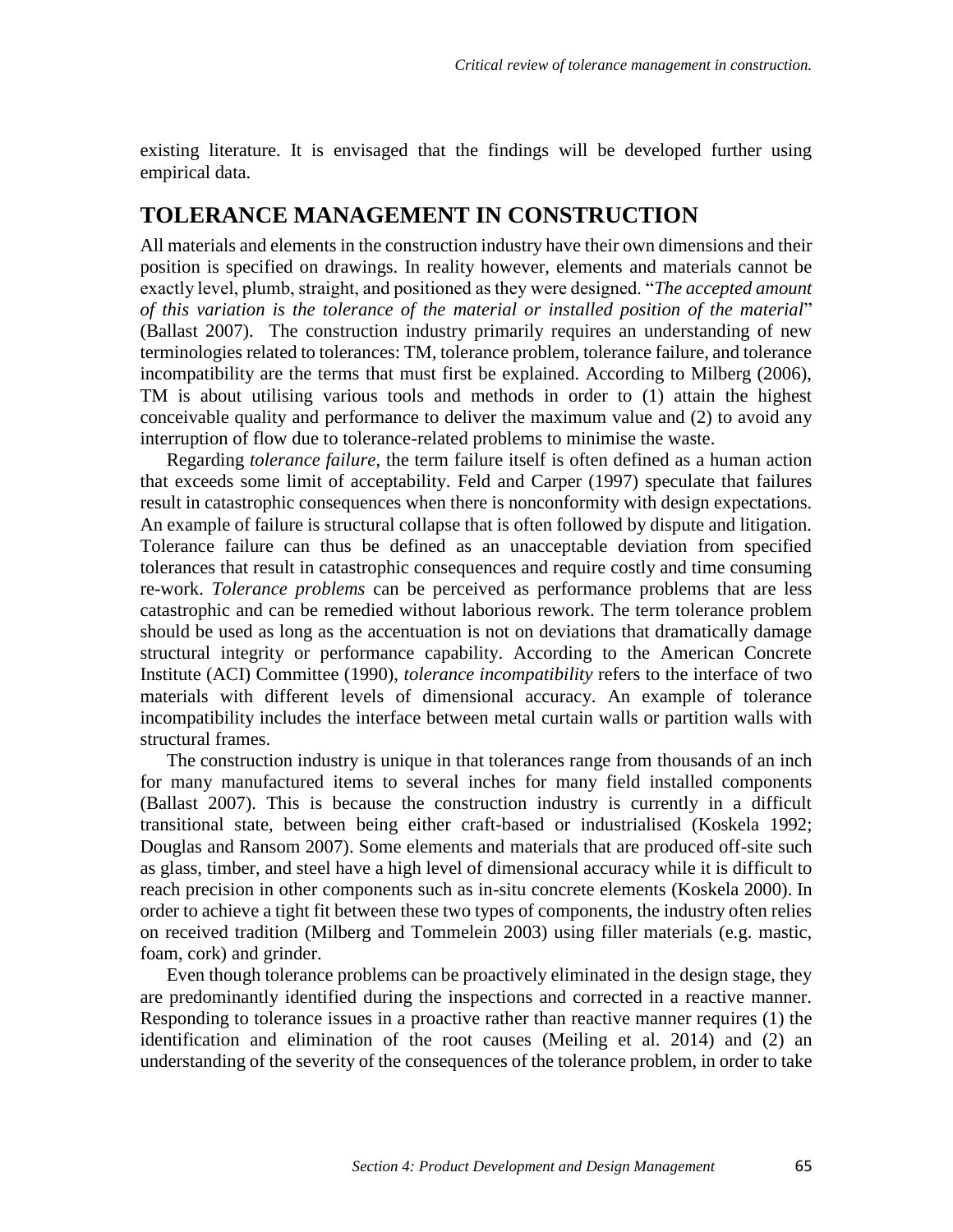appropriate preventive actions. These two factors are intrinsic parts of a continuous improvement process.

# **ROOT CAUSES OF TOLERANCE PROBLEMS**

Current literature identifies few categories of the root causes of tolerance problems. For example, Seymour et al. (1997) argue that tolerance problems should not be seen as root causes of sporadic defects, but chronic defects. They speculate that current conventions are not effective for tolerance management. Milberg (2006) divides the root causes of tolerance failures by analysing case studies into the following six tolerance failure modes: multiple interpretations of tolerance specifications; incomplete or missing tolerance specifications; standard process capability & tolerance specification mismatch; poor workmanship/below standard process capability; functional, fabrication, construction & inspection tolerance specification mismatch; and inconsistent tolerance loop. Jingmond and Ågren (2015) believe that tolerance problems are due to both exogenous factors (manufacturing tolerances) and endogenous factors (positioning tolerances).

Having reviewed and interpreted the existing literature, it can be concluded that tolerance problems are the result of a complex interplay of extrinsic and intrinsic factors. Intrinsic factors are more related to processual causes, while extrinsic factors are more related to technical causes. This categorisation shown in Tables 1 and 2 give a concise view of the root causes of tolerance failures in the industry, encompassing all former categorisations. However, the list is not exhaustive and needs to be developed based on more empirical data.

# **CONSEQUENCES OF TOLERANCE PROBLEMS**

The consequences of tolerance problems result in two key aspects: (1) incurred defects and chains of waste, and (2) an unsatisfactory performance of the building.

*Defects and chains of waste:* Tolerance problems are considered as one of the root causes of defects both in manufacturing (e.g. Henzold 2006) and construction (e.g. Seymour et al. 1997; Jingmond and Ågren 2015). Defects result in rework which in turn often cause more errors incurred by operatives, variation in project scope or quality, time and cost overrun, and dissipation of human resources (Love et al. 2009). According to Koskela et al. (2013), the effects of waste remains in a process and causes further waste. When investigating one specific waste, it must not be considered singularly, but rather as a "*chain of waste*" that can be caused. Hence, tolerance problems not only cause defects but also create chains of waste. For example, such problems in structures may affect structural integrity, as well as operating capability or abutting components (Milberg and Tommelein 2003). Tolerance problems and the following chains of waste have indirect and adverse cost impacts due to the deterioration in quality of related activities, longer project lead time (Milberg 2006), and incompatibility of tolerances in the end product with standards and contractual agreements (Forsythe 2006). They also have direct impacts as a result of the cost of the rework (Milberg 2006). Moreover, tolerance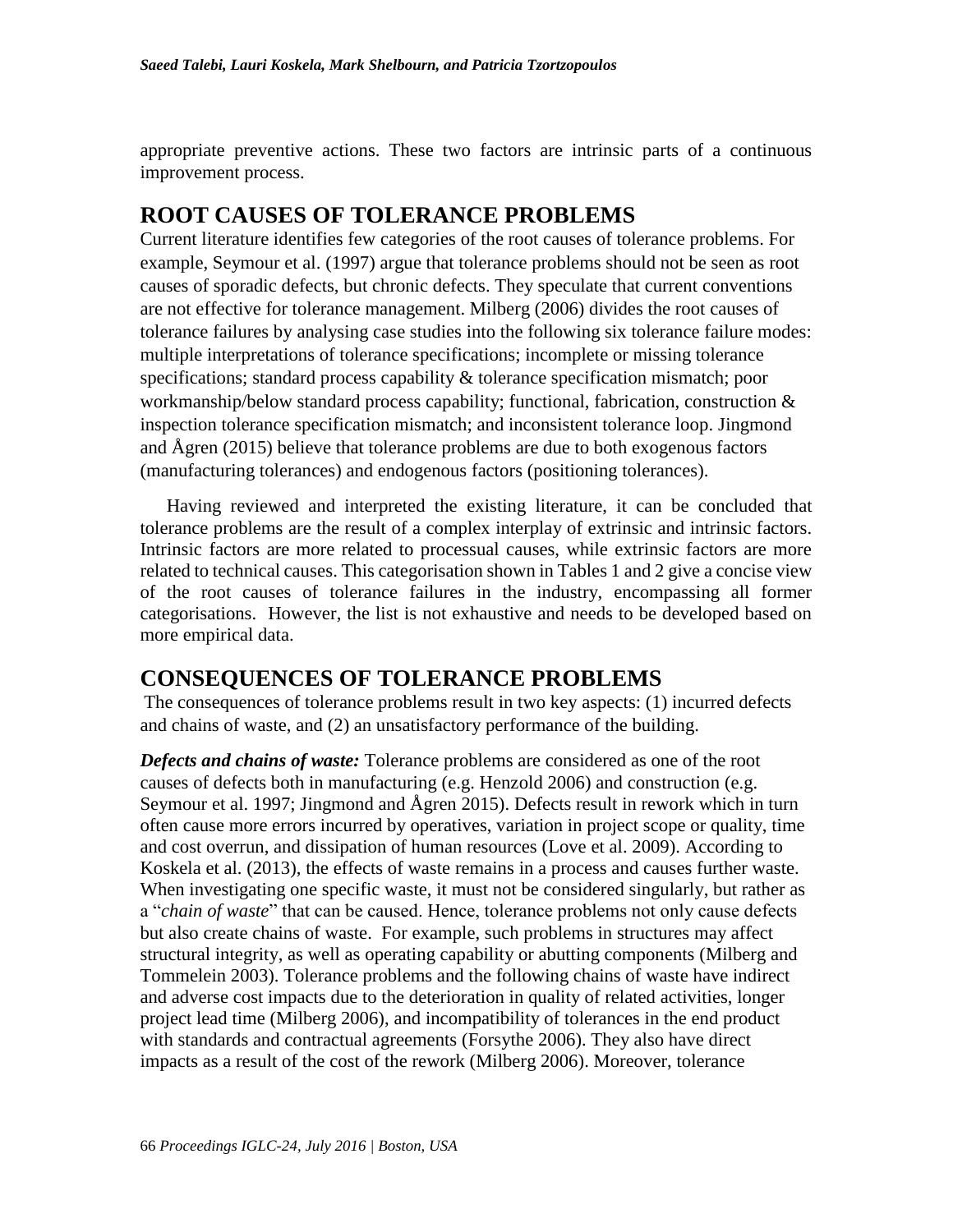problems impact the customer satisfaction and are often at the centre of disputes between the consumer, contractor, supply chain, and Client (Forsythe 2006).

|                                                    | racio 1. Root causes of tolerance proclems                                                                                                                                                                                                                                                                                                                                                                                                                                                                                                                                                                                                                                                                                                                                                                                                                                                                                                                                                                                                                                                                                                                                                                         |
|----------------------------------------------------|--------------------------------------------------------------------------------------------------------------------------------------------------------------------------------------------------------------------------------------------------------------------------------------------------------------------------------------------------------------------------------------------------------------------------------------------------------------------------------------------------------------------------------------------------------------------------------------------------------------------------------------------------------------------------------------------------------------------------------------------------------------------------------------------------------------------------------------------------------------------------------------------------------------------------------------------------------------------------------------------------------------------------------------------------------------------------------------------------------------------------------------------------------------------------------------------------------------------|
| <b>Factors</b>                                     | <b>Description</b>                                                                                                                                                                                                                                                                                                                                                                                                                                                                                                                                                                                                                                                                                                                                                                                                                                                                                                                                                                                                                                                                                                                                                                                                 |
| Lack of<br>standardisation                         | Standardisation is essential to establish 'lingua franca' to enable co-operation between<br>different actors involved in a project (Star and Griesemer 1989). Design teams are often<br>unaware of the circumstances and working systems on site due to a lack of co-operation<br>followed by a lack of standardisation. This shortcoming often results in sloppy designs with<br>tolerances that are either overly restrictive or lenient.                                                                                                                                                                                                                                                                                                                                                                                                                                                                                                                                                                                                                                                                                                                                                                        |
|                                                    | Documentation is one of the most important aspects of standardisation. The industry has<br>difficulties in capturing, storing, sharing and re-using all the information and knowledge<br>relating to and arising from a construction project, assuming that it exists, but much of it is<br>never produced (Shelbourn et al. 2006). Indeed, there is no widely accepted systematic<br>documentation mechanism to encourage control and review process, propagate new<br>knowledge, and share best practices (Roy et al. 2005) in order to convert the tacit<br>knowledge of TM into explicit knowledge and avoid repeating the same mistakes in design<br>and on site. Documentation can eventually lead to establishing a repository which<br>foreshadows both extrinsic and intrinsic causes of tolerance problems.                                                                                                                                                                                                                                                                                                                                                                                              |
| Poor<br>workmanship                                | Poor workmanship is a typical source of tolerance problems and refers to performing tasks<br>that do not comply with a design specification (Milberg 2006).                                                                                                                                                                                                                                                                                                                                                                                                                                                                                                                                                                                                                                                                                                                                                                                                                                                                                                                                                                                                                                                        |
| Lack of state of<br>the art                        | Unlike manufacturing, the construction industry has no widely accepted method for<br>developing and optimising tolerances which serve a key role in quality, accurate fit in the<br>assembly process, cost, and cycle time of end products (adopted from Creveling 1997),<br>although there have been advances in design process to communicate tolerances (e.g.<br>Ballast 2007; Milberg 2006). Optimal tolerances lead to obtaining maximum component<br>function and correct fit in assembly processes.                                                                                                                                                                                                                                                                                                                                                                                                                                                                                                                                                                                                                                                                                                         |
| Incomplete<br>drawings                             | Drawings with incomplete or wrong tolerance specification may result in deficient<br>connection details, selection of incompatible materials or assemblies that are not<br>constructible (Feld and Carper 1997), uncertainty on site, tolerance problems, and rework<br>(Seymour et al. 1997). Uncertainty here means when contractors do not know how to fit<br>components, and deal with interfaces.                                                                                                                                                                                                                                                                                                                                                                                                                                                                                                                                                                                                                                                                                                                                                                                                             |
| <b>Inefficacious</b><br>standards on<br>tolerances | Current construction techniques require the use of a combination of factory-built and site-<br>built components assembled in complex ways. It is more important than ever to refer to<br>standards and understand what normal tolerances are, how they can accumulate during<br>construction, and how to plan them before they cause problematic issues (Ballast 2007).<br>However, standards on tolerances are not widely considered in the industry and tolerances<br>are often replicated from similar previous drawings (Mavrikas et al. 2015). The following<br>reasons are the main drawbacks of tolerance standards: (1) there are still many<br>construction tolerances that do not exist as industry standards (Ballast 2007); (2) standards<br>are often based on consensus opinion of the committee participants, not on empirical data<br>(Milberg, 2006). Hence, they are unable to specify functional requirements when annotating<br>a drawing (Mavrikas et al. 2015); (3) there are different versions of standards and<br>sometimes companies have their own internal standards. Dissonance in standards incurs<br>tolerance problems when using different standard systems (ACI Committee 1990). |

#### Table 1: Root causes of tolerance problems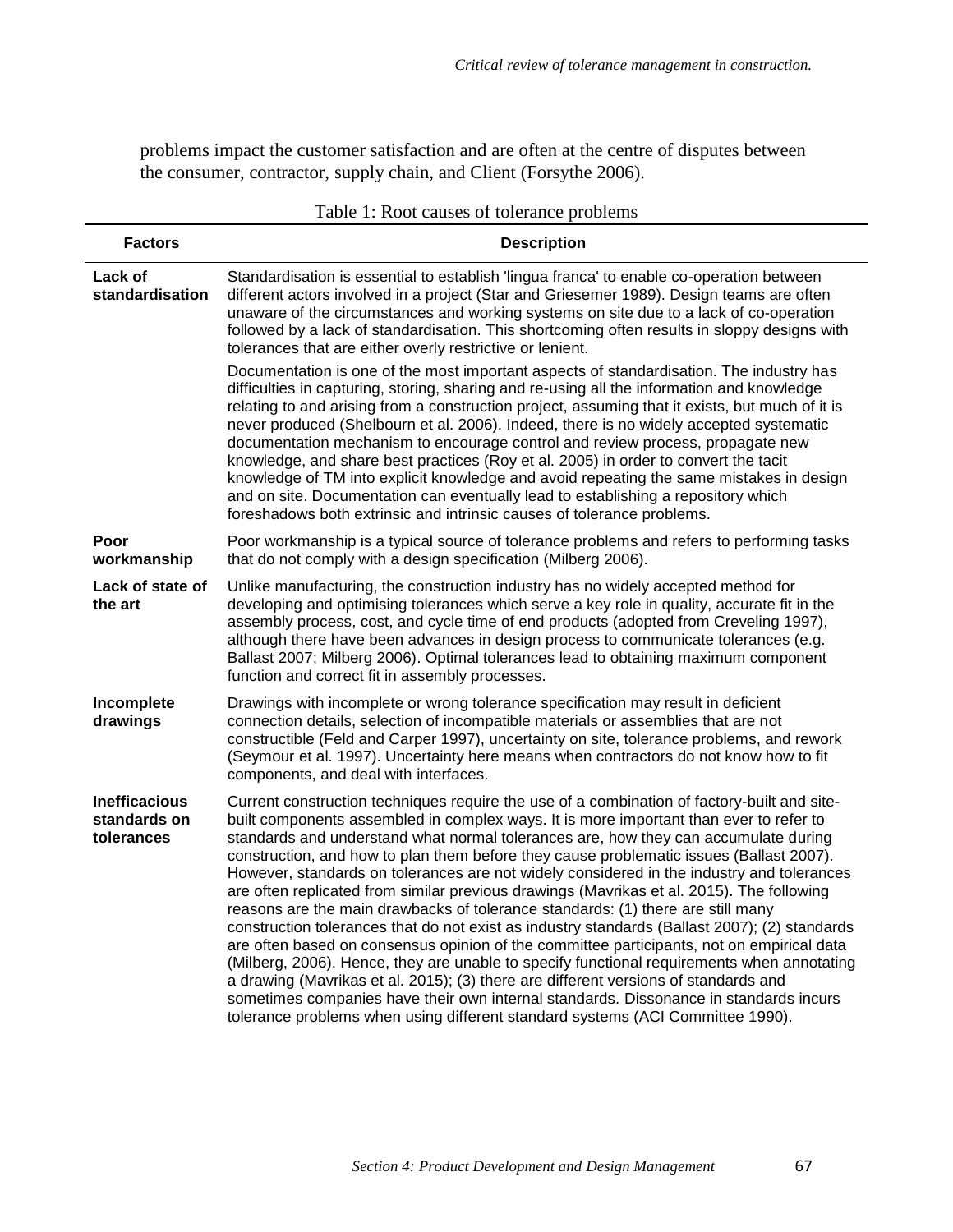**Lack of education** Students receive rudimentary education for tolerancing. In fact, tolerancing is perceived to not be teachable in school but only trainable on site while Feld and Carper (1997) argue that "*education is an essential component of any failure mitigation strategy*".

| Table 2: Extrinsic Factors                            |                                                                                                                                                                                                                                                                                                                                                                                                                                                                                                                                                                                                                                                                                                                                                                                                                                                                                                                                                                                                                                                                                                                                                                                                                                                                                                                          |  |
|-------------------------------------------------------|--------------------------------------------------------------------------------------------------------------------------------------------------------------------------------------------------------------------------------------------------------------------------------------------------------------------------------------------------------------------------------------------------------------------------------------------------------------------------------------------------------------------------------------------------------------------------------------------------------------------------------------------------------------------------------------------------------------------------------------------------------------------------------------------------------------------------------------------------------------------------------------------------------------------------------------------------------------------------------------------------------------------------------------------------------------------------------------------------------------------------------------------------------------------------------------------------------------------------------------------------------------------------------------------------------------------------|--|
| <b>Factors</b>                                        | <b>Description</b>                                                                                                                                                                                                                                                                                                                                                                                                                                                                                                                                                                                                                                                                                                                                                                                                                                                                                                                                                                                                                                                                                                                                                                                                                                                                                                       |  |
| <b>Materiality of</b><br>elements                     | Seven scenarios are probable for materials and components in the realm of tolerances: (1)<br>they may not meet the specified dimensional tolerances and have a poor quality, (2)<br>adjacent components lack a uniformity of dimensional accuracy (Koskela 2000), (3) all<br>materials exhibit reversible or permanent dimensional changes as a result of physical (e.g.<br>stresses) or chemical causes (BS 6954-1 1988), (4) tolerances specified for a manufacturer<br>may be either unreasonably tight and increase the production cost of components or they<br>are loose and remedial actions must be taken to ensure components will fit properly, (5) a<br>lack of information on dimensional tolerances of components made either in factory or on<br>site, (6) critical dimensions of all components may not be inspected in a factory setting, and<br>(7) components may become distorted during transportation to site, while components are<br>often measured on site only visually and it is unlikely to recognise out of tolerance<br>components prior to the process of assembly.                                                                                                                                                                                                                        |  |
| Undeveloped/<br><b>Expensive</b><br><b>Technology</b> | BIM and advanced measuring instruments are new technologies that can greatly contribute<br>to TM process. BIM enables better control of spatial dimensions and tolerances (Sacks et<br>al. 2010), 3D modelling of interfaces, detecting physical clashes of components, receiving<br>tolerance specifications from manufacturers and assigning them to components, and<br>comparing as-designed models and as-built models to measure deviations from specified<br>dimensions. However, BIM is not sufficiently developed to automatically assign tolerances<br>to components; detect the tolerance incompatibility of adjacent components; analyse<br>required joint capabilities to mitigate the effects of tolerance problems; consider added<br>thickness due to fire proofing spray and grout, inevitable dimensional variations resulting<br>from movements and changes of size of materials, and etc.; and accumulate tolerances<br>and assign real tolerance values that consider the worst case in which component<br>dimensions are at their tolerance extremes or component members are placed at the<br>extreme location allowed by the stated tolerances. Measuring instruments which have a<br>higher level of accuracy are often more expensive and unaffordable compared to<br>conventional instruments. |  |

*Unsatisfactory performance of building:* Depending on their severity, tolerance problems may affect the performance of the completed building by: (1) producing eccentricities of loading, reducing areas for load bearing, inducing stresses and damaging structural stability (BS 6954-1 1988), (2) damaging the appearance of the building aesthetically (BS 6954-1 1988), and (3) creating poor indoor conditions such as acoustic problems, and issues with flat and level surfaces.

# **EXSISTNG METHODS FOR TOLERANCE MANAGEMENT**

Two methods are often proposed for the improvement of TM. The benefits and drawbacks of each are discussed below.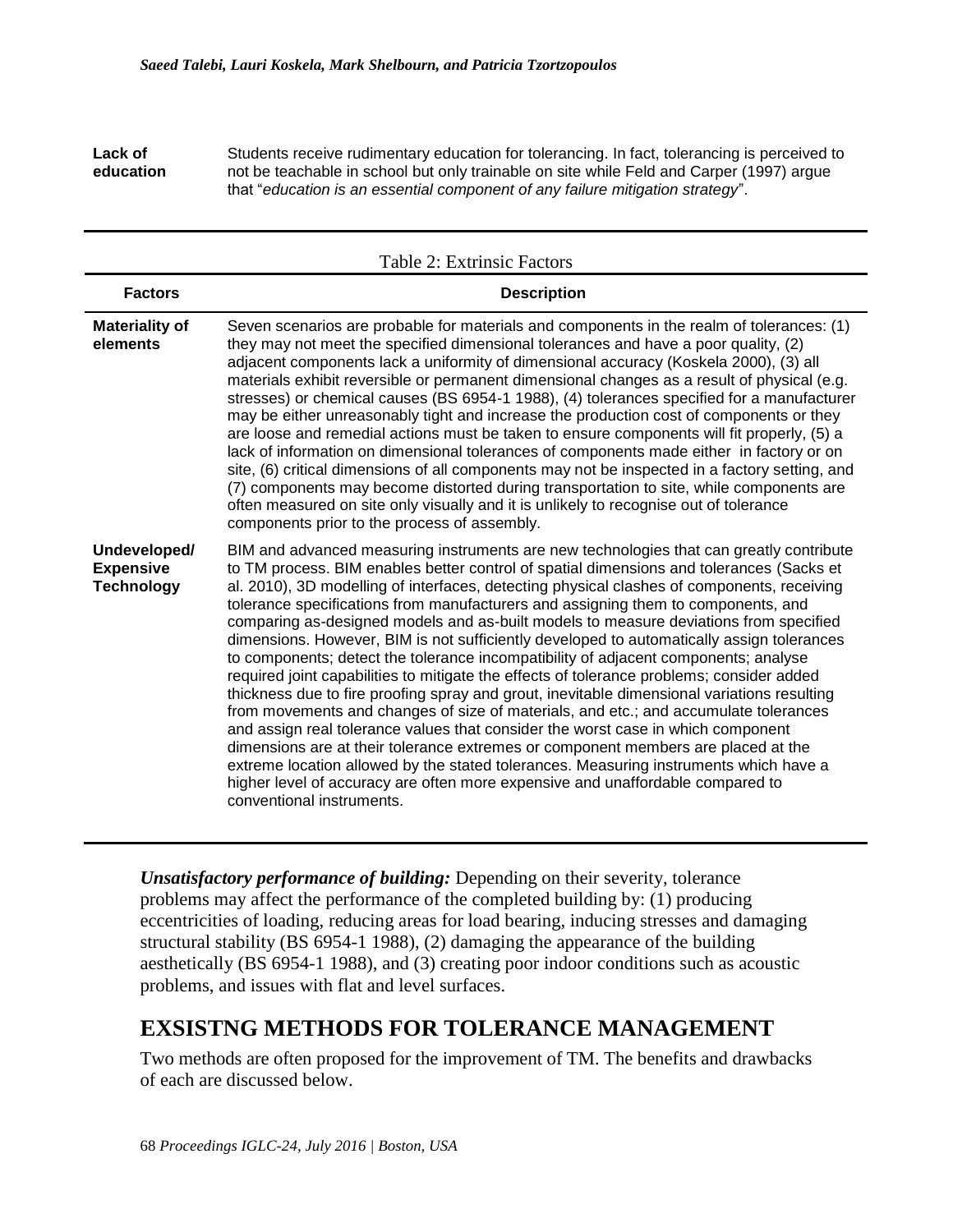#### **INTEGRATED DESIGN AND CONSTRUCTION**

There is a general consensus on the need for integrated design and construction, as site problems are mostly caused by poor integration (Alshawi and Underwood 1996). Integrated design and construction helps to eliminate tolerance problems proactively at the design stage, while a lack of coherence between design and construction results in quality problems. However, Minato (2003) states that the industry tends to focus on failures including tolerance problems only at task or activity level and then corrects the defects on site. This is because:

- although the industry's recent trend is to incorporate all details in the design to reduce the problems on site, this action does not necessarily result in better performance (Love and Josephson 2004). Spending time on inspection and cooperation in design can sometimes cost more than dealing with them on site. To overcome this problem, the ACI Committee (1990) suggests that statistical analysis is required to (1) balance the cost of correction and customer dissatisfaction against the cost of precision layout and a more rigid tolerancing process, (2) make decisions on having tighter tolerances against wider joint flexibilities in components, and (3) optimise the construction cost by revising the design specifications.
- designers traditionally neglect continuous improvement in design (Koskela 2000), even though this is imperative for improved TM.
- as implied earlier, tolerance problems affect the quality of the end product while less attention is paid to quality management during the design stage, and designers presume common practices will remedy the problems (Love et al. 2009).
- designers are under the pressure of tight schedule to finalise designs.
- designers are perceived to be responsible for addressing the tolerance problems. (Alshawi and Underwood 1996). However, they lack the understanding of site conditions, tolerance incompatibilities, and design constructability.

Construction input into the design process (integrated design and construction) is necessary to reduce tolerance problems (Alshawi and Underwood 1996). There are two preconditions to accomplishing integrated design and construction, and improving TM:

- (1) establishing a continuous process that aims at mitigating tolerance problems, optimising tolerances, and improving quality systems, design process and legal systems (Minato 2003). The process must be holistic, which means it must be initiated at the early design and must continue throughout the project until handover;
- (2) using an IT-based system which enables designers to test the constructability and impact of their design on the construction process (Alshawi  $&$  Underwood, 1996), to simulate interfaces between elements and predict their performance (Kieran and Timberlake 2004), and to generate designs that include reasonable tolerances.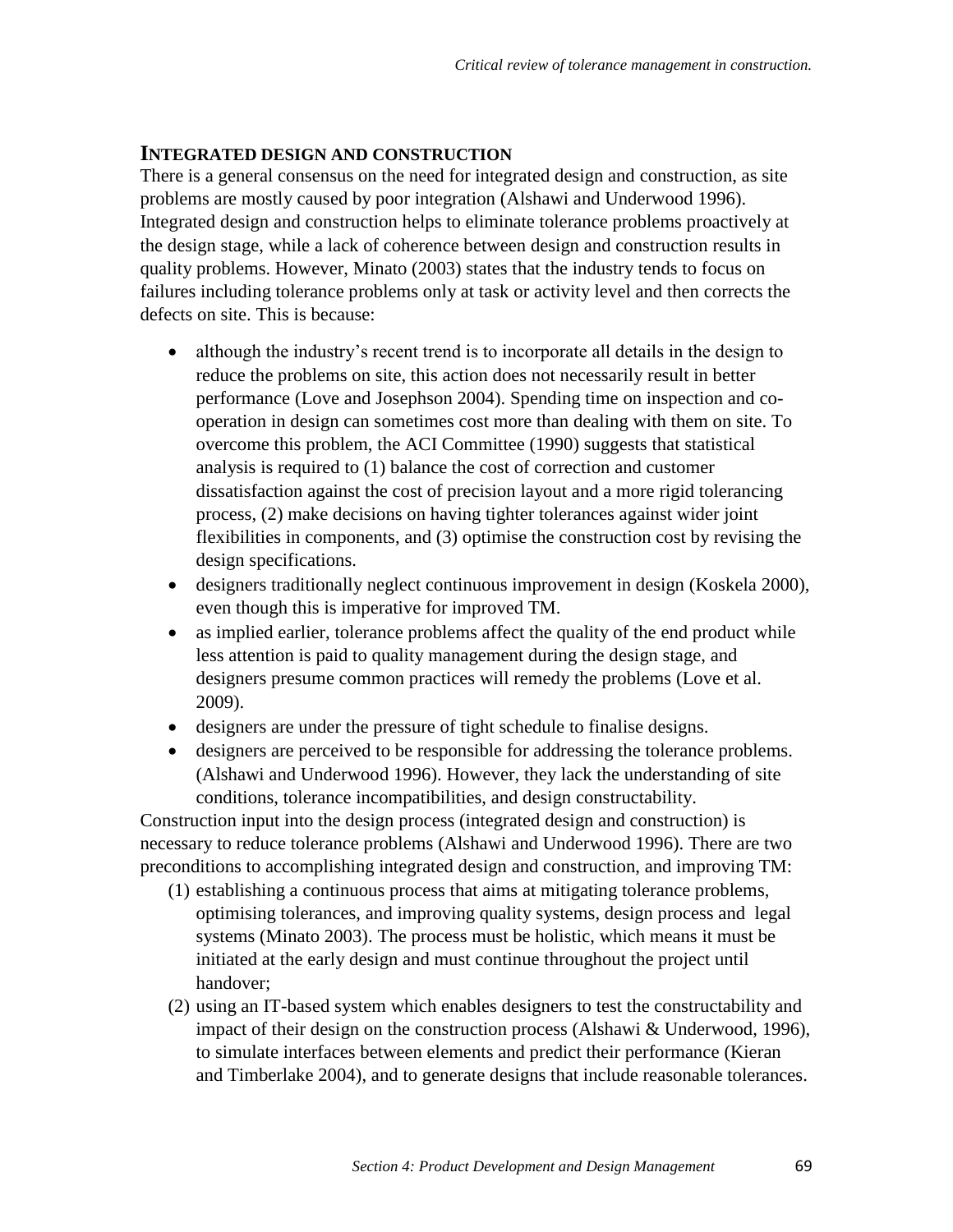BIM tools are comprised of both of the aforementioned preconditions. It is envisaged that they can potentially reduce tolerances in the factory setting and minimise tolerance problems during production. However, BIM is in its early stages of development in the field of TM and needs to be developed further to fully incorporate both preconditions.

#### **INDUSTRIALISATION**

Industrialisation aims at remedying the chronic problems in construction (Koskela 2000) in order to change the culture that ignores waste (Roy et al. 2005). Although the concept of industrialisation has demanded much attention recently and been widely propagated through the industry, Koskela (2000) believes that it is yet to be successful. Applying industrialization to the construction process, with the aim of converting a conventional process into manufacturing, does not necessarily remedy the current problems (Koskela 2000), and can in fact exacerbate the situation. In other words, industrialisation is often considered only as a way of manufacturing components in factory. But it is primarily about establishing effective processes that are adopted by the workforce to streamline activities, improve efficiency and quality (Roy et al. 2005), and move from being projectbased towards a process that takes continuous improvement into account.

Although industrialisation is perceived to reduce the interface and tolerance problems (Holroyd 2003), this technique has four drawbacks that impede the improvement of TM:

- (1) since the manufacturing process itself can create much waste (Koskela 2000), factory-production does not necessarily mean a zero tolerance problem.
- (2) industrialisation of some sectors has been faster than other sectors and accordingly some sectors have a higher dimensional accuracy. This misalignment between different sectors results in adverse consequences, particularly when these two types of elements are assembled besides each other (Koskela 2000). In this situation, it is vital to provide adequate control, extensive training, and an effective feedback process to identify potential problems and avoid concealing any such issues.
- (3) even though standardisation aims at reducing variability and uncertainty on site, this technique can itself sometimes increase both of these. Components are produced in factories, independent of the final building's design. Tolerance specifications are not communicated to the design team to make a decision for dimensional discrepancies and to anticipate the impact on adjacent components. As a result, tolerance incompatibilities are very probable. Therefore, industrialisation requires an effective co-operation between the manufacturer, design team, and on-site contactor.
- (4) although repeated processes help to reduce tolerance problems, a lack of feedback from the workplace on how components are fitted into the process prevents maximised improvement and reduction of tolerance problems (Holroyd 2003).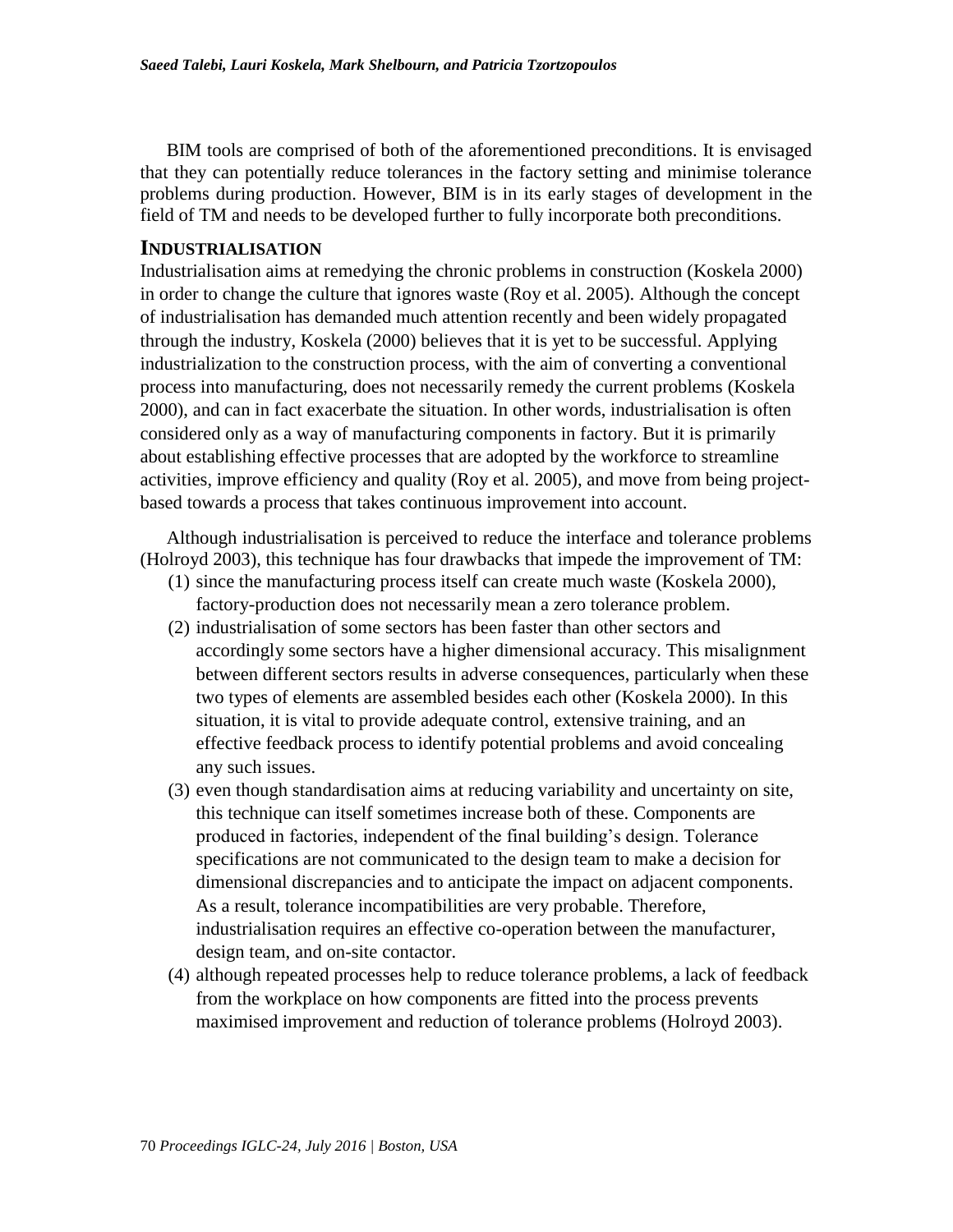(5) Industrialisation requires a high level of control over dimensional accuracy while industrialised construction suffers from poor control during both the design and prefabrication stage (Koskela 1992).

## **CONCLUSION**

There is no single TM methodology used in industry, which is widely accepted and applied from the early design stage through to implementation and project handover. To improve TM, it is vital to understand and document the causes of tolerance problems. This paper suggests a concise categorisation for the root causes of tolerance failures, which includes both extrinsic and intrinsic factors. Furthermore, improved TM demands the consolidation and refinement of existing methods and an evaluation of their appropriateness based on feedback from empirical data obtained from industry. After all, the proposed methods must be incorporated into a continuous, standardised, and holistic process that systematically reduces the number of identified problems. Integrating construction input into design and industrialisation are imperative for establishing such a process, although they have their own drawbacks. In addition, the emergence of new technologies such as BIM provides strong opportunities to advance this field, although it still necessitates further development. Raising consciousness and awareness within the industry of the adverse consequences of tolerance problems, and balancing the cost of improved TM against the cost of customer dissatisfaction should not be neglected as these can revise the current perception of the importance of TM for the industry.

## **ACKNOWLEDGEMENT**

We would like to thank Mark Heginbotham, Jonathan Leathley, Sean Cafferkey, and Sarah Muscas who are supporting the research.

## **REFERENCES**

- ACI Committee (1990). "Comentary on Standard Specifications for Tolerances for Concrete Construction and Materials (ACI 117-90)." American Concrete InstituteFarmington Hills, MI, 7.
- Addis, B. (2007). "Building: 3000 Years of Design." *Engineering, and Construction. Phaidon: New York*.
- Alshawi, M., and Underwood, J. (1996). "Improving the constructability of design solutions through an integrated system." *Engineering, Construction and Architectural Management*, 3(1/2), 47-67.

Ballast, D. K. (2

- Creveling, C. M. (1997). *Tolerance design: a handbook for developing optimal specifications*, Addison-Wesley, Reading, Mass.
- Douglas, J., and Ransom, W. H. (2007). *Understanding building failures*, Taylor & Francis, London.
- Feld, J., and Carper, K. L. (1997). *Construction failure*, John Wiley, New York.
- Forsythe, P. (2006). "Consumer-perceived appearance tolerances in construction quality management." *Engineering, Construction and Architectural Management*, 13(3), 307-318.